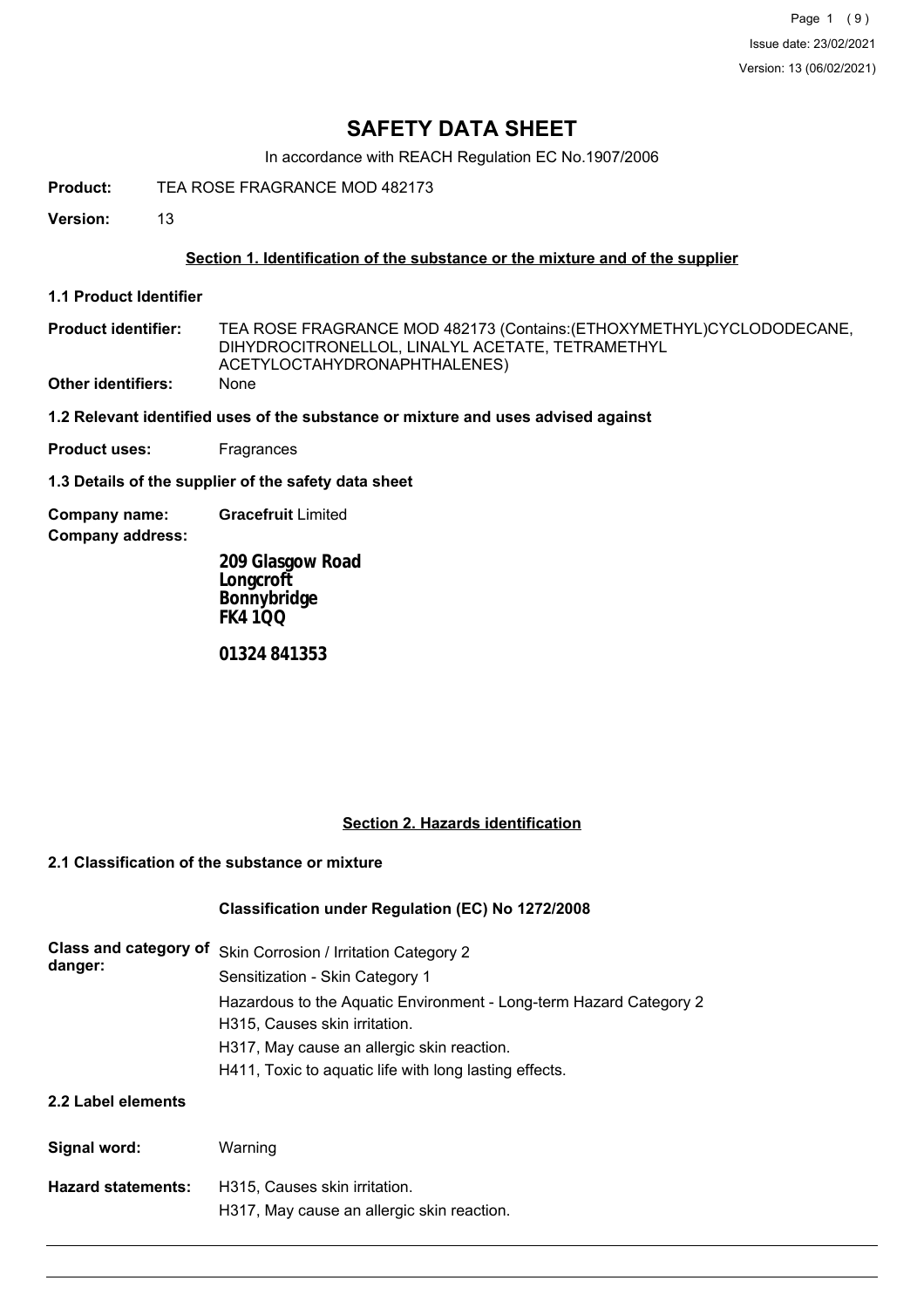# **SAFETY DATA SHEET**

In accordance with REACH Regulation EC No.1907/2006

| Product:                            | TEA ROSE FRAGRANCE MOD 482173 |                                                                                                                                                                                                                                                                                                                                                                                                                                                                                                                                                                                                                                                          |  |  |
|-------------------------------------|-------------------------------|----------------------------------------------------------------------------------------------------------------------------------------------------------------------------------------------------------------------------------------------------------------------------------------------------------------------------------------------------------------------------------------------------------------------------------------------------------------------------------------------------------------------------------------------------------------------------------------------------------------------------------------------------------|--|--|
| <b>Version:</b>                     | 13                            |                                                                                                                                                                                                                                                                                                                                                                                                                                                                                                                                                                                                                                                          |  |  |
|                                     |                               | H411, Toxic to aquatic life with long lasting effects.                                                                                                                                                                                                                                                                                                                                                                                                                                                                                                                                                                                                   |  |  |
| Supplemental<br>Information:        |                               | EUH208, Contains 3-(2H-1,3-BENZODIOXOL-5-YL)-2-METHYLPROPANAL, CYCLAMEN<br>ALDEHYDE, DELTA-DAMASCONE, GERANYL ACETATE, PENTADECALACTONE. May<br>produce an allergic reaction.                                                                                                                                                                                                                                                                                                                                                                                                                                                                            |  |  |
| <b>Precautionary</b><br>statements: |                               | P261, Avoid breathing vapour or dust.<br>P264, Wash hands and other contacted skin thoroughly after handling.<br>P272, Contaminated work clothing should not be allowed out of the workplace.<br>P273, Avoid release to the environment.<br>P280, Wear protective gloves/eye protection/face protection.<br>P302/352, IF ON SKIN: Wash with plenty of soap and water.<br>P333/313, If skin irritation or rash occurs: Get medical advice/attention.<br>P362, Take off contaminated clothing and wash before reuse.<br>P391, Collect spillage.<br>P501, Dispose of contents/container to approved disposal site, in accordance with local<br>regulations. |  |  |
| Pictograms:                         |                               |                                                                                                                                                                                                                                                                                                                                                                                                                                                                                                                                                                                                                                                          |  |  |
| <b>Other hazards:</b>               |                               | 0.000%<br>Hydrocarbon Concentration %:                                                                                                                                                                                                                                                                                                                                                                                                                                                                                                                                                                                                                   |  |  |

## **Section 3. Composition / information on ingredients**

## **3.2 Mixtures**

## **Contains:**

| <b>Name</b>                                                                 | <b>CAS</b>                | <b>EC</b>                                            | <b>REACH Registration</b><br>No. | $\frac{9}{6}$ | <b>Classification for</b><br>(CLP) 1272/2008 |
|-----------------------------------------------------------------------------|---------------------------|------------------------------------------------------|----------------------------------|---------------|----------------------------------------------|
| <b>ITETRAMETHYL</b><br>IACETYLOCTAHYDRON168155-66-8.<br><b>IAPHTHALENES</b> | 54464-57-2.<br>68155-67-9 | 259-174-3.<br>268-978-3.<br> 268-979-9.<br>915-730-3 | 01-2119489989-04-xxxx            | 5-<10%        | SCI 2-SS 1B-EH C1:<br>H315-H317-H410.-       |
| <b>ILINALYL ACETATE</b>                                                     | 115-95-7                  | 204-116-4                                            | 01-2119454789-19-xxxx            | $1 - 5%$      | ISCI 2-EDI 2-SS 1B:<br>H315-H317-H319.-      |
| <b>IDIHYDROCITRONELLOI</b>                                                  | 106-21-8                  | 203-374-5                                            | 01-2119955073-40-xxxx            | $1 - 5%$      | ISCI 2-EDI 2-EH C2:<br>lH315-H319-H411.-     |
| <b>IPHENETHYL</b><br><b>IALCOHOL</b>                                        | 60-12-8                   | 200-456-2                                            | 01-2119963921-31-xxxx            | $1 - 5%$      | ATO 4-EDI 2:H302-<br>H319.-                  |
| $2-T$ -<br><b>IBUTYLCYCLOHEXYLO</b><br><b>IXYBUTANOL</b>                    | 139504-68-0 412-300-2     |                                                      | 01-0000015959-52-xxxx            | $1 - 5%$      | EDI 2-EH C2:H319-<br>H411.-                  |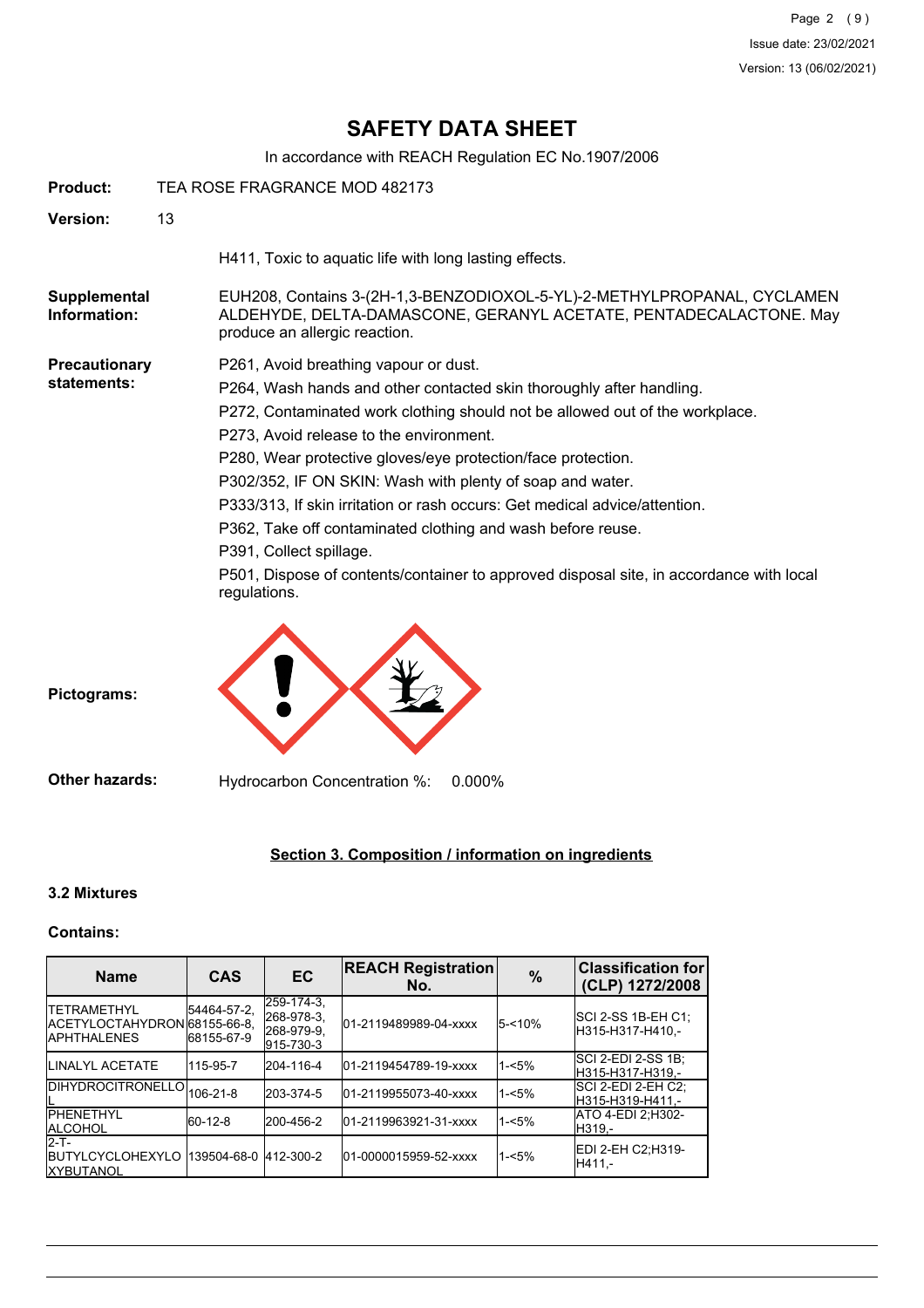Page 3 (9) Issue date: 23/02/2021 Version: 13 (06/02/2021)

# **SAFETY DATA SHEET**

In accordance with REACH Regulation EC No.1907/2006

## **Product:** TEA ROSE FRAGRANCE MOD 482173

#### **Version:** 13

| 2.4-DIMETHYL-4.4A.5.9<br>IB-<br><b>TETRAHYDROINDENO</b><br>l-1.3-DIOXIN | 27606-09-3 | 248-561-2 | 01-2120234292-65-xxxx  | $1 - 5%$    | ATO 4-EH C3:H302-<br>H412.-                                 |
|-------------------------------------------------------------------------|------------|-----------|------------------------|-------------|-------------------------------------------------------------|
| (ETHOXYMETHYL)<br><b>ICYCLODODECANE</b>                                 | 58567-11-6 | 261-332-1 | 101-2119971571-34      | $1 - 5%$    | SCI 2-SS 1B-EH C2:<br>H315-H317-H411.-                      |
| <b>IPHENYLISOXANOL</b>                                                  | 55066-48-3 | 259-461-3 | 01-2119969446-23-xxxx  | $1 - 5%$    | ATO 4.H302 -                                                |
| <b>ICYCLAMEN</b><br><b>ALDEHYDE</b>                                     | 103-95-7   | 203-161-7 | 01-2119970582-32-xxxx  | $0.1 - 1\%$ | SCI 2-SS 1B-EH C3:<br>H315-H317-H412.-                      |
| <b>IPENTADECALACTONE 106-02-5</b>                                       |            | 203-354-6 | l01-2119987323-31-xxxx | $0.1 - 1\%$ | SS 1B-EH C2:H317-<br>H411.-                                 |
| $3-(2H-1,3-$<br>BENZODIOXOL-5-YL)<br>-2-METHYLPROPANAL                  | 1205-17-0  | 214-881-6 | 01-2120740119-58-xxxx  | $0.1 - 1\%$ | SS 1B-REP 2-EH C2:<br>H317-H361-H411.-                      |
| <b>I</b> GERANYL ACETATE                                                | 105-87-3   | 203-341-5 | l01-2119973480-35-xxxx | $0.1 - 1\%$ | <b>SCI 2-SS 1B-EH C3:</b><br>H315-H317-H412.-               |
| <b>IDELTA-DAMASCONE</b>                                                 | 57378-68-4 | 260-709-8 |                        | < 0.1%      | ATO 4-SCI 2-SS 1A-<br>EH A1-EH C1:H302-<br>H315-H317-H410.- |

#### **Substances with Community workplace exposure limits:**

| Name                      | <b>CAS</b> | cr<br>cv  | $\mathbf{a}$<br>70 |
|---------------------------|------------|-----------|--------------------|
| <b>IDIETHYL PHTHALATE</b> | 84-66-2    | 201-550-6 | 20-<50%            |

## **Substances that are persistent, bioaccumulative and toxic or very persistent and very bioaccumulative, greater than 0.1%:**

Not Applicable

## **Section 4. First-aid measures**

## **4.1 Description of first aid measures**

IF ON SKIN: Wash with plenty of soap and water.

## **4.2 Most important symptoms and effects, both acute and delayed**

Causes skin irritation.

May cause an allergic skin reaction.

# **4.3 Indication of any immediate medical attention and special treatment needed**

None expected, see Section 4.1 for further information.

# **SECTION 5: Firefighting measures**

## **5.1 Extinguishing media**

Suitable media: Carbon dioxide, Dry chemical, Foam.

## **5.2 Special hazards arising from the substance or mixture**

In case of fire, may be liberated: Carbon monoxide, Unidentified organic compounds.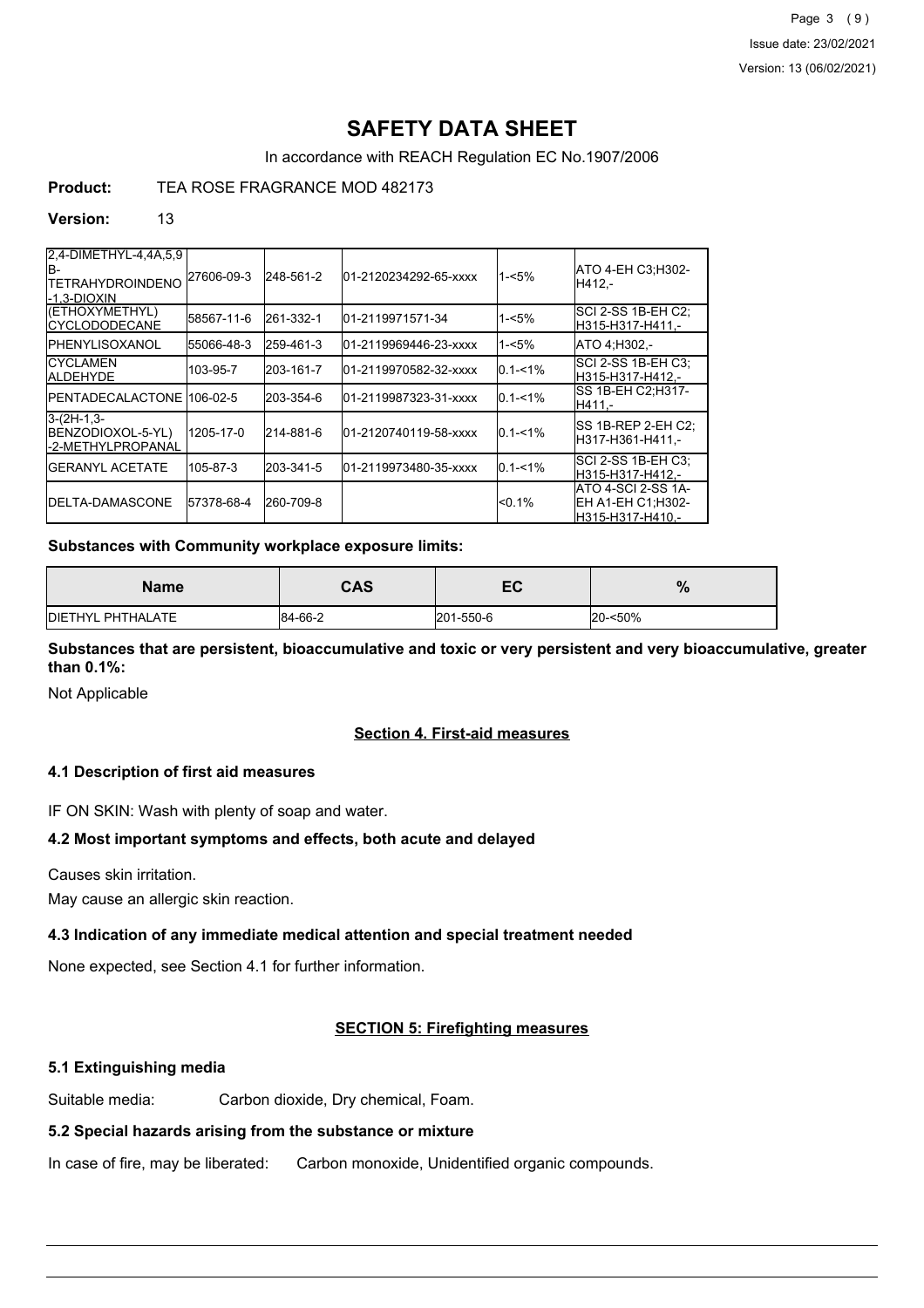Page 4 (9) Issue date: 23/02/2021 Version: 13 (06/02/2021)

# **SAFETY DATA SHEET**

In accordance with REACH Regulation EC No.1907/2006

**Product:** TEA ROSE FRAGRANCE MOD 482173

**Version:** 13

## **5.3 Advice for fire fighters:**

In case of insufficient ventilation, wear suitable respiratory equipment.

## **Section 6. Accidental release measures**

#### **6.1 Personal precautions, protective equipment and emergency procedures:**

Avoid inhalation. Avoid contact with skin and eyes. See protective measures under Section 7 and 8.

#### **6.2 Environmental precautions:**

Keep away from drains, surface and ground water, and soil.

#### **6.3 Methods and material for containment and cleaning up:**

Remove ignition sources. Provide adequate ventilation. Avoid excessive inhalation of vapours. Contain spillage immediately by use of sand or inert powder. Dispose of according to local regulations.

#### **6.4 Reference to other sections:**

Also refer to sections 8 and 13.

## **Section 7. Handling and storage**

## **7.1 Precautions for safe handling:**

Keep away from heat, sparks, open flames and hot surfaces. - No smoking. Use personal protective equipment as required. Use in accordance with good manufacturing and industrial hygiene practices. Use in areas with adequate ventilation Do not eat, drink or smoke when using this product.

## **7.2 Conditions for safe storage, including any incompatibilities:**

Store in a well-ventilated place. Keep container tightly closed. Keep cool. Ground/bond container and receiving equipment. Use explosion-proof electrical, ventilating and lighting equipment. Use only non-sparking tools. Take precautionary measures against static discharge.

## **7.3 Specific end use(s):**

Fragrances: Use in accordance with good manufacturing and industrial hygiene practices.

# **Section 8. Exposure controls/personal protection**

# **8.1 Control parameters**

Workplace exposure limits: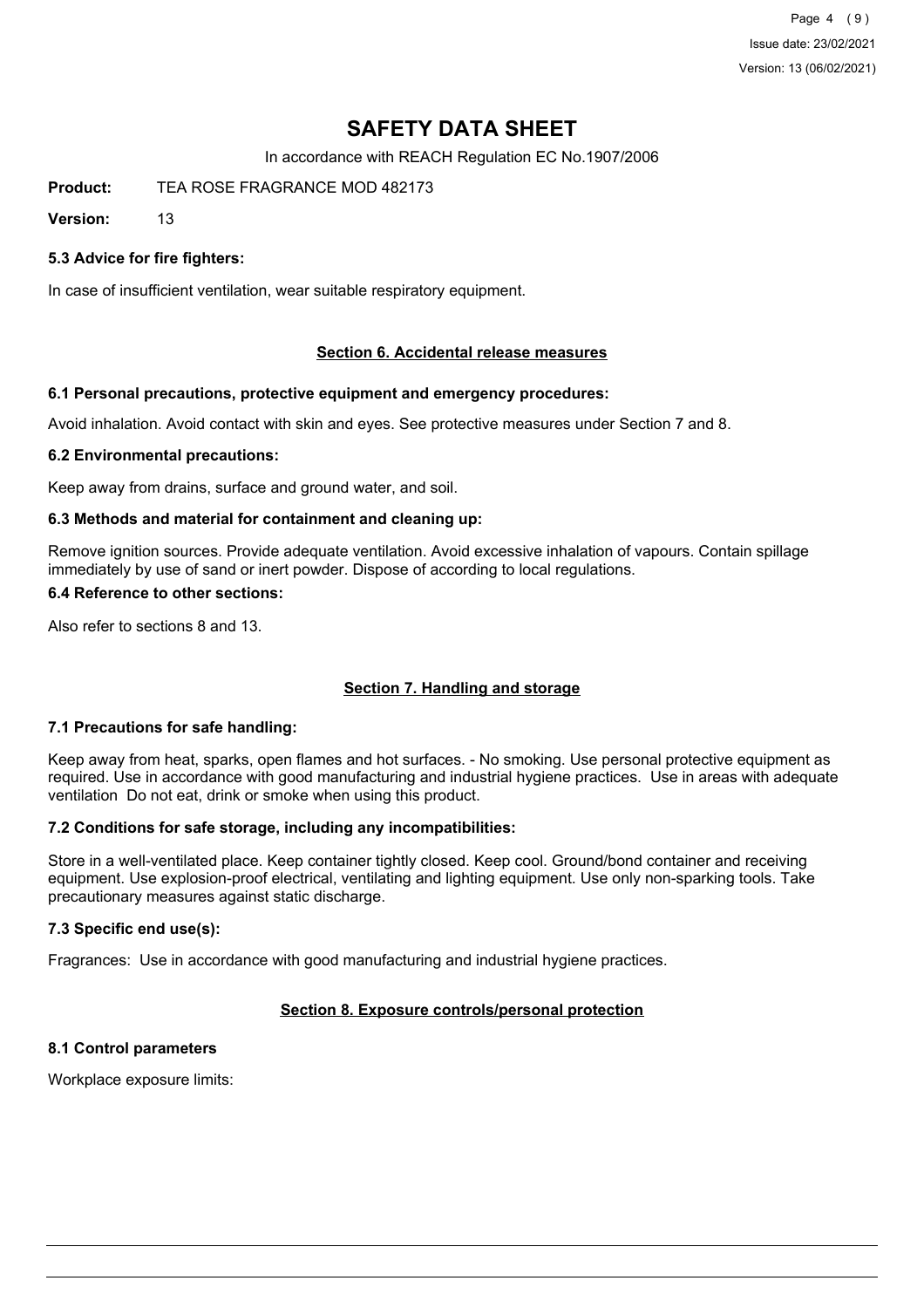# **SAFETY DATA SHEET**

In accordance with REACH Regulation EC No.1907/2006

**Product:** TEA ROSE FRAGRANCE MOD 482173

## **Version:** 13

| Ingredient                | CAS     | EC.               | <b>Description</b>                                   | Value |
|---------------------------|---------|-------------------|------------------------------------------------------|-------|
| <b>IDIETHYL PHTHALATE</b> | 84-66-2 | $ 201 - 550 - 6 $ | Long-term exposure limit (8-hour<br>TWA) (mg/m3)     | 15    |
|                           |         |                   | Short-term exposure limit (15-<br>$ minute)$ (mg/m3) | 10    |

## **8.2 Exposure Controls**

## **Eye / Skin Protection**

Wear protective gloves/eye protection/face protection

## **Respiratory Protection**

Ensure adequate and ongoing ventilation is maintained in order to prevent build up of excessive vapour and to ensure occupational exposure limits are adhered to. If appropriate, and depending on your patterns and volumes of use, the following engineering controls may be required as additional protective measures: a) Isolate mixing rooms and other areas where this material is used or openly handled. Maintain these areas under negative air pressure relative to the rest of the plant. b) Employ the use of Personal protective equipment - an approved, properly fitted respirator with organic vapour cartridges or canisters and particulate filters. c) Use local exhaust ventilation around open tanks and other open sources of potential exposures in order to avoid excessive inhalation, including places where this material is openly weighed or measured. In addition, use general dilution ventilation of the work area to eliminate or reduce possible worker exposures. d) Use closed systems for transferring and processing this material.

Also refer to Sections 2 and 7.

## **Section 9. Physical and chemical properties**

## **9.1 Information on basic physical and chemical properties**

| Appearance:                                   | Clear colourless to pale yellow liquid       |
|-----------------------------------------------|----------------------------------------------|
| Odour:                                        | Not determined                               |
| <b>Odour threshold:</b>                       | Not determined                               |
| pH:                                           | Not determined                               |
| Melting point / freezing point:               | Not determined                               |
| Initial boiling point / range:                | Not determined                               |
| Flash point:                                  | $>$ 100 °C                                   |
| <b>Evaporation rate:</b>                      | Not determined                               |
| Flammability (solid, gas):                    | Not determined                               |
| Upper/lower flammability or explosive limits: | Product does not present an explosion hazard |
| Vapour pressure:                              | 0.18858903 mmHg                              |
| Vapour density:                               | Not determined                               |
| <b>Relative density:</b>                      | 1.0410 - 1.0450                              |
| Solubility(ies):                              | Not determined                               |
| Partition coefficient: n-octanol/water:       | Not determined                               |
| Auto-ignition temperature:                    | Not determined                               |
| <b>Decomposition temperature:</b>             | Not determined                               |
|                                               |                                              |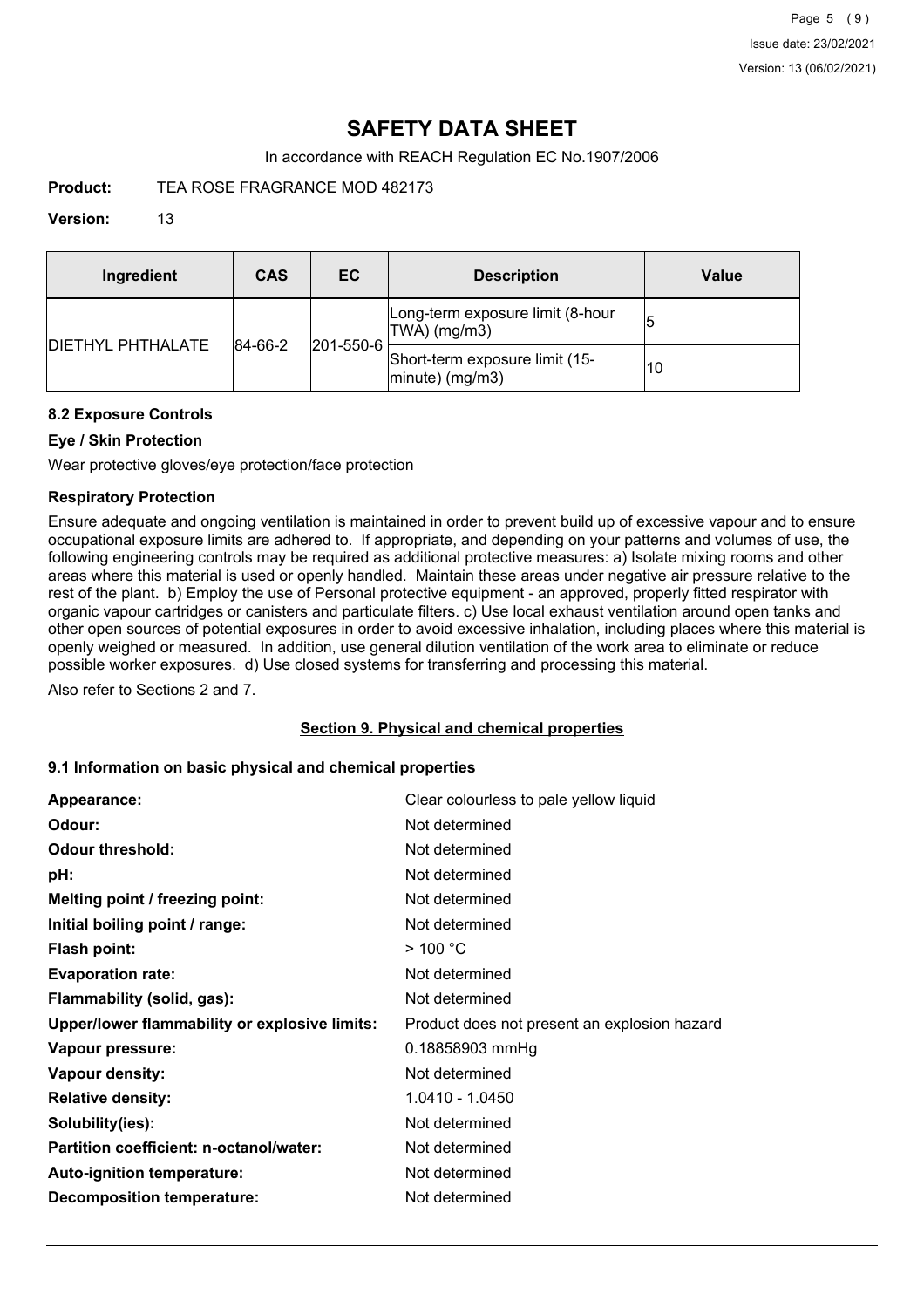Page 6 (9) Issue date: 23/02/2021 Version: 13 (06/02/2021)

# **SAFETY DATA SHEET**

In accordance with REACH Regulation EC No.1907/2006

| Product:                     | TEA ROSE FRAGRANCE MOD 482173 |                |
|------------------------------|-------------------------------|----------------|
| Version:                     | 13                            |                |
| Viscosity:                   |                               | Not determined |
| <b>Explosive properties:</b> |                               | Not expected   |
| <b>Oxidising properties:</b> |                               | Not expected   |

**9.2 Other information:** None available

## **Section 10. Stability and reactivity**

#### **10.1 Reactivity:**

Presents no significant reactivity hazard, by itself or in contact with water.

## **10.2 Chemical stability:**

Good stability under normal storage conditions.

## **10.3 Possibility of hazardous reactions:**

Not expected under normal conditions of use.

#### **10.4 Conditions to avoid:**

Avoid extreme heat.

#### **10.5 Incompatible materials:**

Avoid contact with strong acids, alkalis or oxidising agents.

#### **10.6 Hazardous decomposition products:**

Not expected.

## **Section 11. Toxicological information**

#### **11.1 Information on toxicological effects**

This mixture has not been tested as a whole for health effects. The health effects have been calculated using the methods outlined in Regulation (EC) No 1272/2008 (CLP).

| <b>Acute Toxicity:</b>                    | Based on available data the classification criteria are not met. |
|-------------------------------------------|------------------------------------------------------------------|
| <b>Acute Toxicity Oral</b>                | >5000                                                            |
| <b>Acute Toxicity Dermal</b>              | >5000                                                            |
| <b>Acute Toxicity Inhalation</b>          | Not Available                                                    |
| <b>Skin corrosion/irritation:</b>         | Skin Corrosion / Irritation Category 2                           |
| Serious eye damage/irritation:            | Based on available data the classification criteria are not met. |
| <b>Respiratory or skin sensitisation:</b> | Sensitization - Skin Category 1                                  |
| Germ cell mutagenicity:                   | Based on available data the classification criteria are not met. |
| <b>Carcinogenicity:</b>                   | Based on available data the classification criteria are not met. |
| <b>Reproductive toxicity:</b>             | Based on available data the classification criteria are not met. |
| <b>STOT-single exposure:</b>              | Based on available data the classification criteria are not met. |
| <b>STOT-repeated exposure:</b>            | Based on available data the classification criteria are not met. |
| <b>Aspiration hazard:</b>                 | Based on available data the classification criteria are not met. |

**Information about hazardous ingredients in the mixture**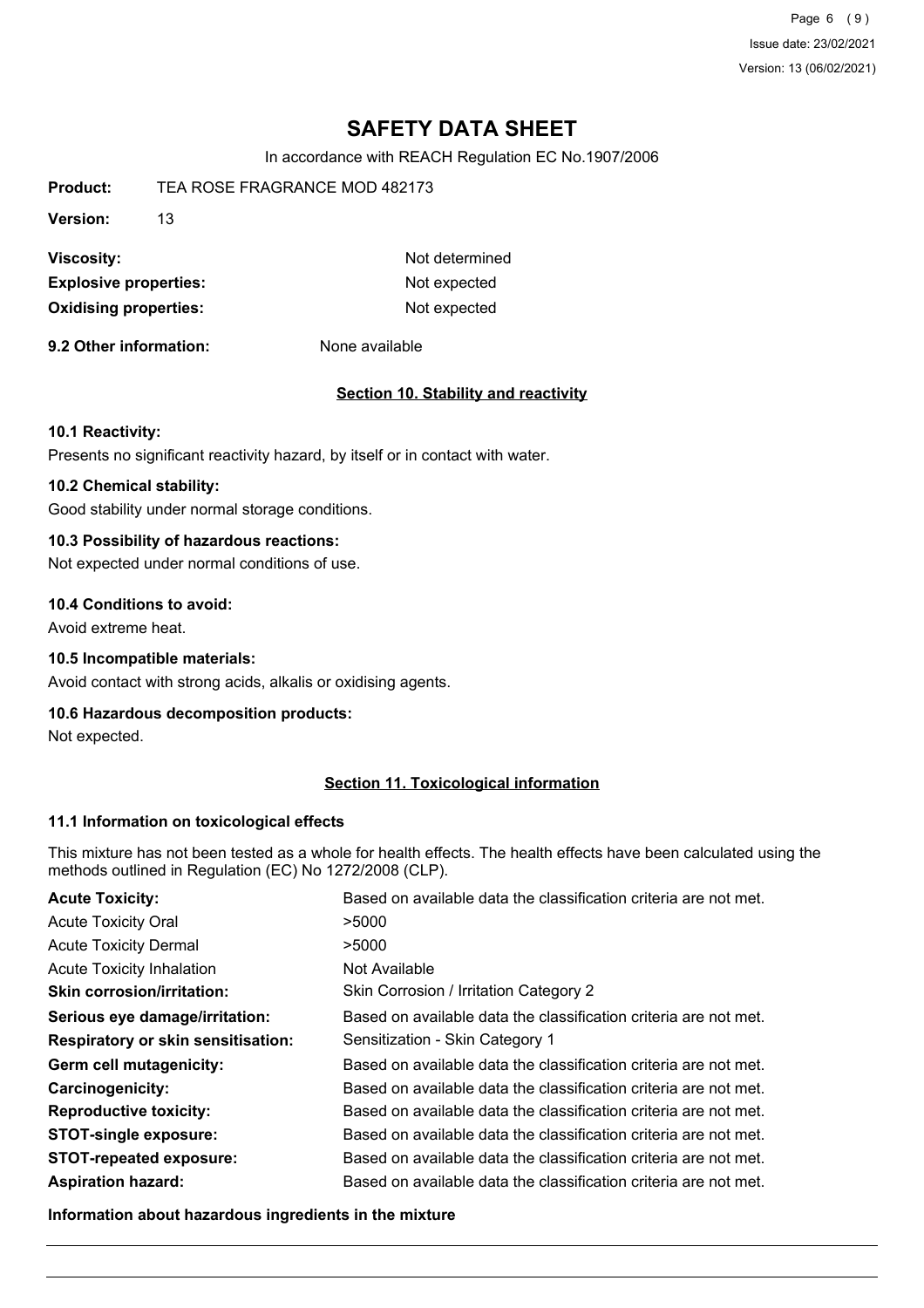Page 7 (9) Issue date: 23/02/2021 Version: 13 (06/02/2021)

# **SAFETY DATA SHEET**

In accordance with REACH Regulation EC No.1907/2006

**Product:** TEA ROSE FRAGRANCE MOD 482173

## **Version:** 13

| Ingredient                                                                    | <b>CAS</b> | EC        | <b>LD50/ATE Oral</b> | LD50/ATE<br>Dermal | LC50/ATE<br><b>Inhalation</b> | <b>LC50</b><br><b>Route</b> |
|-------------------------------------------------------------------------------|------------|-----------|----------------------|--------------------|-------------------------------|-----------------------------|
| $2,4$ -DIMETHYL-4,4A,<br>$ 5,9B-$<br><b>TETRAHYDROINDENO</b><br>$-1,3-DIOXIN$ | 27606-09-3 | 248-561-2 | 500                  | Not available      | lNot available                | Not<br>available            |
| <b>IPHENETHYL</b><br><b>ALCOHOL</b>                                           | 60-12-8    | 200-456-2 | 1610                 | 2500               | Not available                 | Not<br>available            |
| <b>IPHENYLISOXANOL</b>                                                        | 55066-48-3 | 259-461-3 | 1830                 | 3100               | Not available                 | Not<br>available            |

Refer to Sections 2 and 3 for additional information.

## **Section 12. Ecological information**

## **12.1 Toxicity:**

Toxic to aquatic life with long lasting effects.

- **12.2 Persistence and degradability:** Not available
- **12.3 Bioaccumulative potential:** Not available

**12.4 Mobility in soil:** Not available

## **12.5 Results of PBT and vPvB assessment:**

This substance does not meet the PBT/vPvB criteria of REACH, annex XIII.

**12.6 Other adverse effects:** Not available

## **Section 13. Disposal considerations**

## **13.1 Waste treatment methods:**

Dispose of in accordance with local regulations. Avoid disposing into drainage systems and into the environment. Empty containers should be taken to an approved waste handling site for recycling or disposal.

## **Section 14. Transport information**

| 14.1 UN number:                                                               | UN3082                                                                                                                  |
|-------------------------------------------------------------------------------|-------------------------------------------------------------------------------------------------------------------------|
| 14.2 UN Proper Shipping Name:                                                 | ENVIRONMENTALLY HAZARDOUS SUBSTANCE, LIQUID, N.O.S.<br>(TETRAMETHYL ACETYLOCTAHYDRONAPHTHALENES,<br>DIHYDROCITRONELLOL) |
| 14.3 Transport hazard class(es):                                              | 9                                                                                                                       |
| <b>Sub Risk:</b>                                                              |                                                                                                                         |
| 14.4. Packing Group:                                                          | Ш                                                                                                                       |
| <b>14.5 Environmental hazards:</b>                                            | This is an environmentally hazardous substance.                                                                         |
| 14.6 Special precautions for user:                                            | None additional                                                                                                         |
| 14.7 Transport in bulk according to Annex II of MARPOL73/78 and the IBC Code: |                                                                                                                         |

Not applicable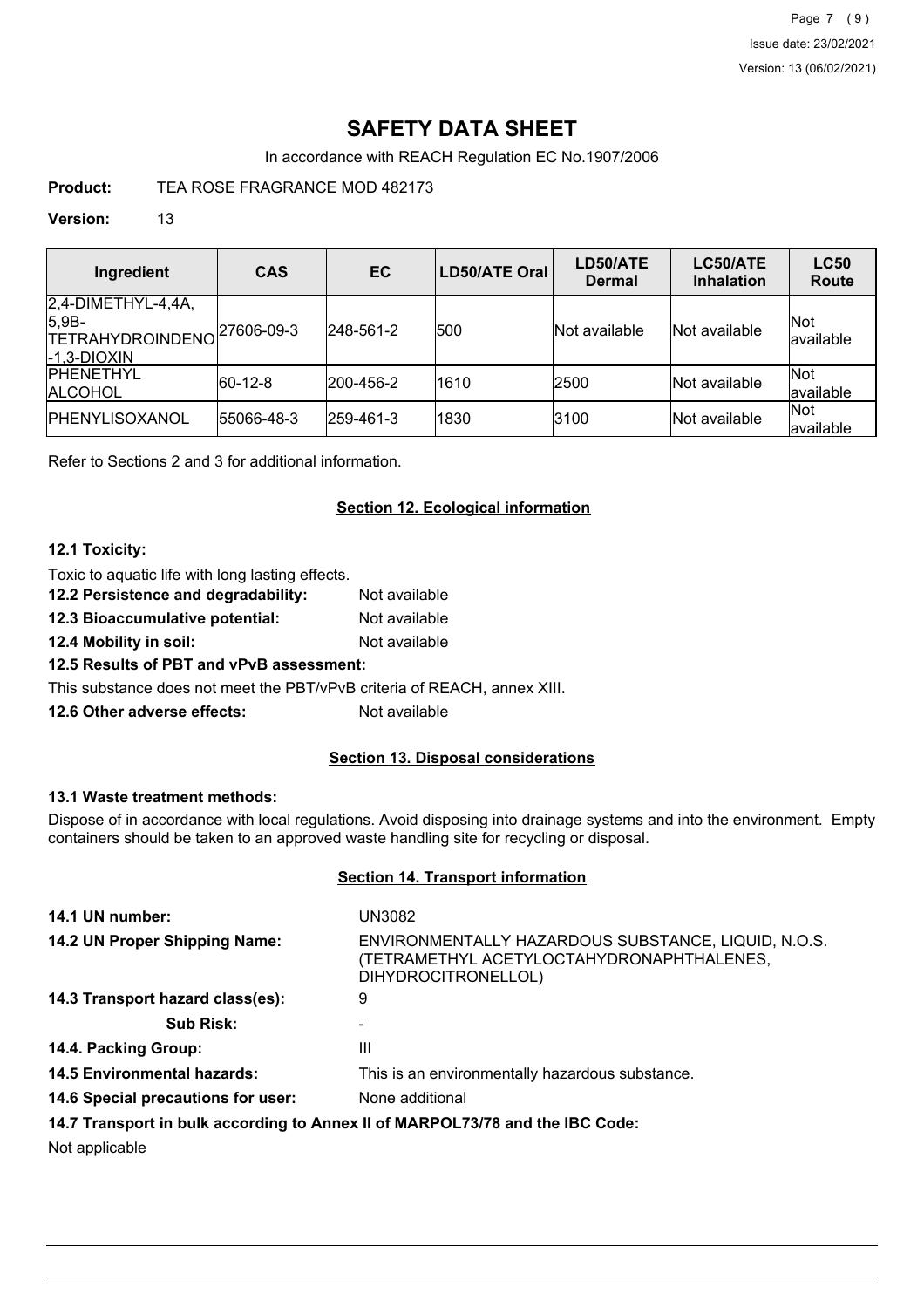Page 8 (9) Issue date: 23/02/2021 Version: 13 (06/02/2021)

# **SAFETY DATA SHEET**

In accordance with REACH Regulation EC No.1907/2006

**Product:** TEA ROSE FRAGRANCE MOD 482173

**Version:** 13

## **Section 15. Regulatory information**

## **15.1 Safety, health and environmental regulations/legislation specific for the substance or mixture** None additional

## **15.2 Chemical Safety Assessment**

A Chemical Safety Assessment has not been carried out for this product.

## **Section 16. Other information**

| <b>Concentration % Limits:</b>  | EH C2=25.08% EH C3=2.50% SCI 2=64.10% SS 1=10.53% |
|---------------------------------|---------------------------------------------------|
| <b>Total Fractional Values:</b> | EH C2=3.99 EH C3=39.93 SCI 2=1.56 SS 1=9.50       |

**Key to revisions:**

Classification under Regulation (EC) No 1272/2008 SECTION 3: Composition/information on ingredients

## **Key to abbreviations:**

| <b>Abbreviation</b> | <b>Meaning</b>                                                                                                                      |
|---------------------|-------------------------------------------------------------------------------------------------------------------------------------|
| ATO 4               | Acute Toxicity - Oral Category 4                                                                                                    |
| EDI <sub>2</sub>    | Eye Damage / Irritation Category 2                                                                                                  |
| EH A1               | Hazardous to the Aquatic Environment - Acute Hazard Category 1                                                                      |
| EH <sub>C1</sub>    | Hazardous to the Aquatic Environment - Long-term Hazard Category 1                                                                  |
| EH <sub>C2</sub>    | Hazardous to the Aquatic Environment - Long-term Hazard Category 2                                                                  |
| EH <sub>C3</sub>    | Hazardous to the Aquatic Environment - Long-term Hazard Category 3                                                                  |
| H302                | Harmful if swallowed.                                                                                                               |
| H315                | Causes skin irritation.                                                                                                             |
| H317                | May cause an allergic skin reaction.                                                                                                |
| H319                | Causes serious eye irritation.                                                                                                      |
| H361                | Suspected of damaging fertility or the unborn child.                                                                                |
| H410                | Very toxic to aquatic life with long lasting effects.                                                                               |
| H411                | Toxic to aquatic life with long lasting effects.                                                                                    |
| H412                | Harmful to aquatic life with long lasting effects.                                                                                  |
| P202                | Do not handle until all safety precautions have been read and understood.                                                           |
| P261                | Avoid breathing vapour or dust.                                                                                                     |
| P264                | Wash hands and other contacted skin thoroughly after handling.                                                                      |
| P270                | Do not eat, drink or smoke when using this product.                                                                                 |
| P272                | Contaminated work clothing should not be allowed out of the workplace.                                                              |
| P273                | Avoid release to the environment.                                                                                                   |
| P280                | Wear protective gloves/eye protection/face protection.                                                                              |
| P301/312            | IF SWALLOWED: call a POISON CENTER or doctor/physician if you feel unwell.                                                          |
| P302/352            | IF ON SKIN: Wash with plenty of soap and water.                                                                                     |
| P305/351/338        | IF IN EYES: Rinse cautiously with water for several minutes. Remove contact lenses, if present and easy to<br>do. Continue rinsing. |